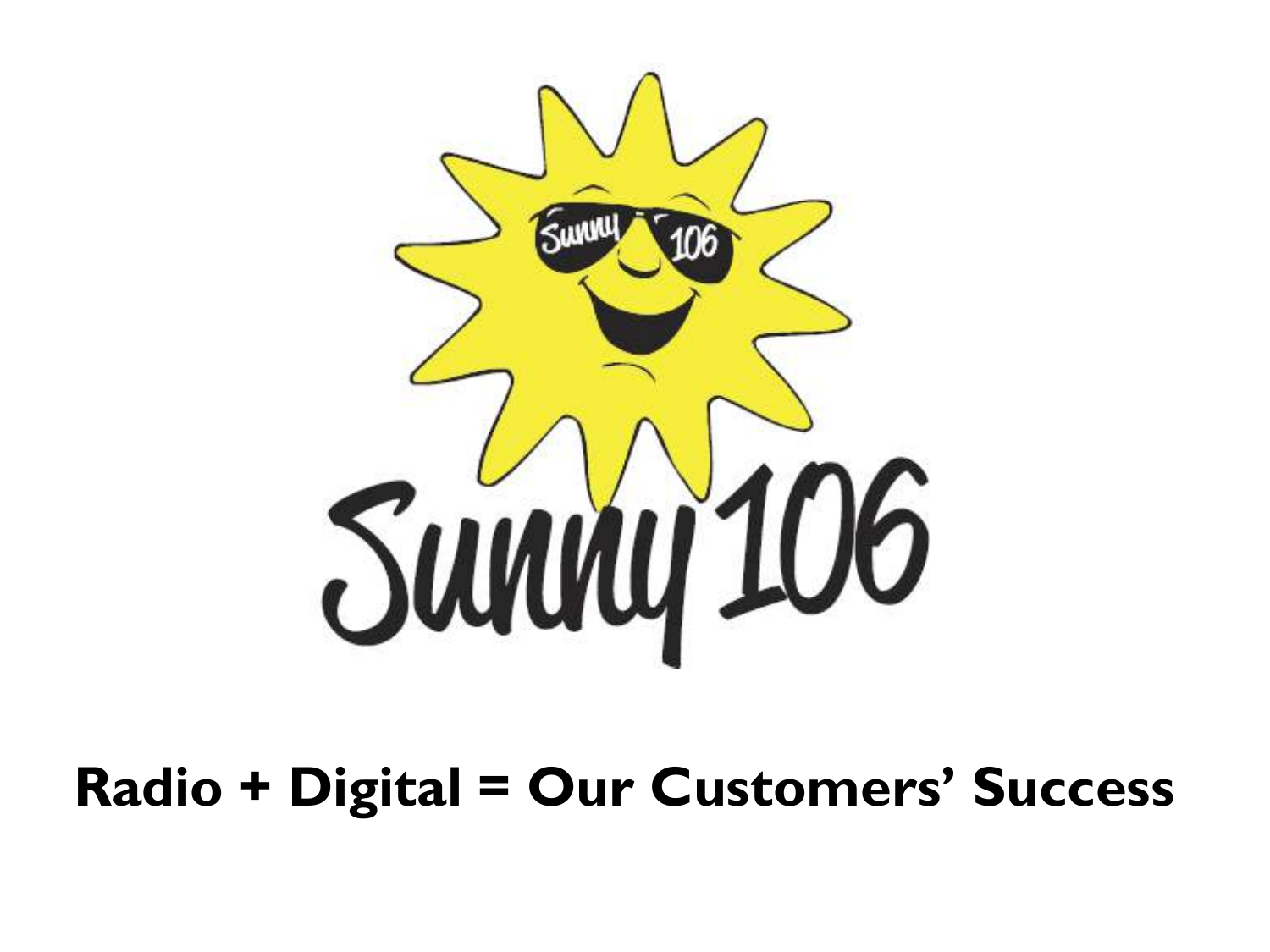### Sunny 106 Overview

**Station: Sunny 106 Frequency: FM 106.5 Rebroadcast:** 98.7 in Brookville & 107.9 in DuBois Format: Full-Service Adult Contemporary Target Audience: Adults 35-64, Women 35-54

**Market Area:** Greater DuBois area in Northwest PA







Sunny 106 is a recipient of the NAB Crystal Award for outstanding community service. The station super serves area listeners and advertisers with the highest level of professionalism.

**Sunny 106 isn't just a radio station… it's an integral part of the local community. On air and online.**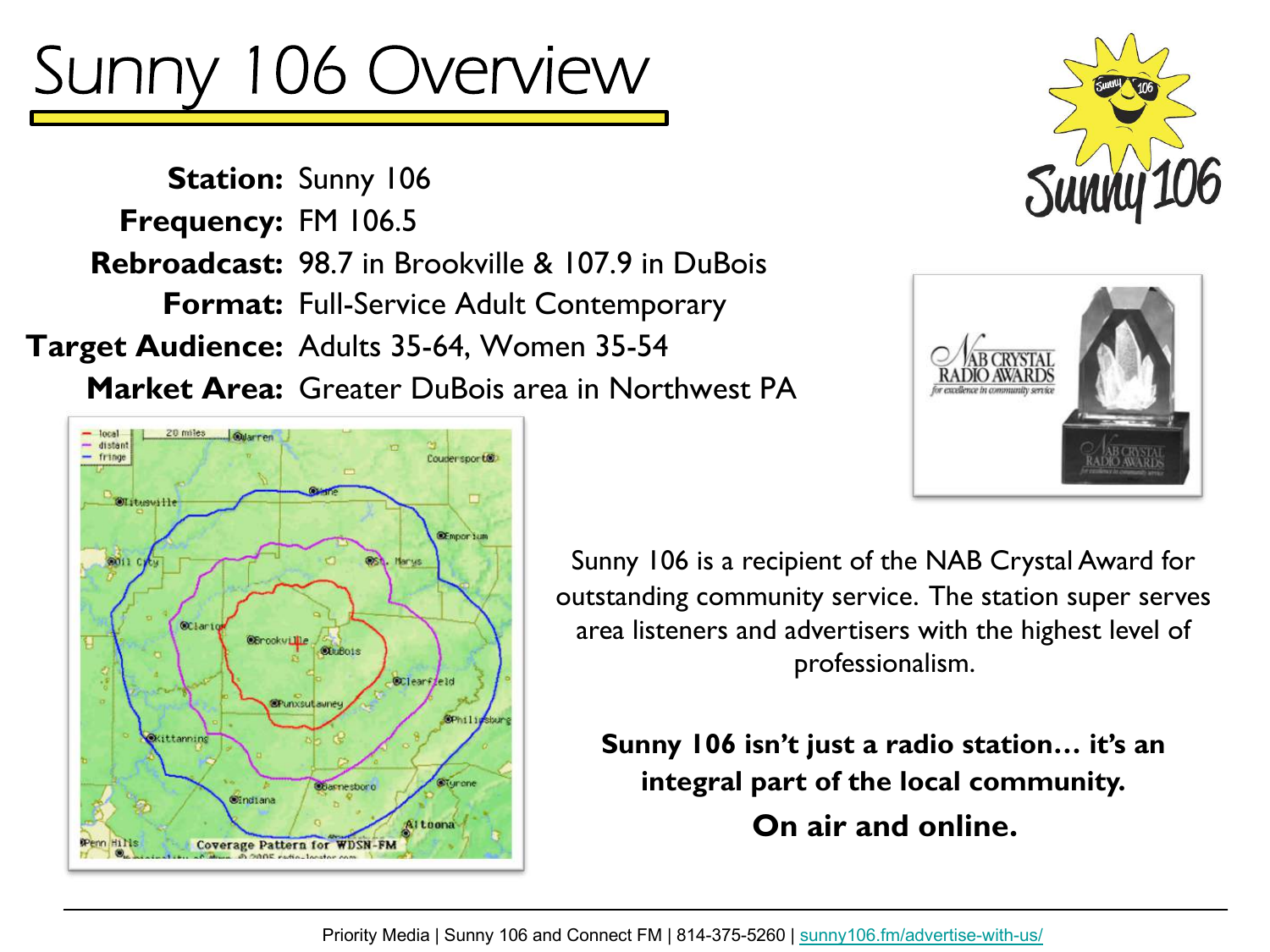## Sunny 106 Listeners

Our listeners are your future customers.

The average listeners:

- Are adults aged 35 64
- Have high disposable income
- Are active consumers



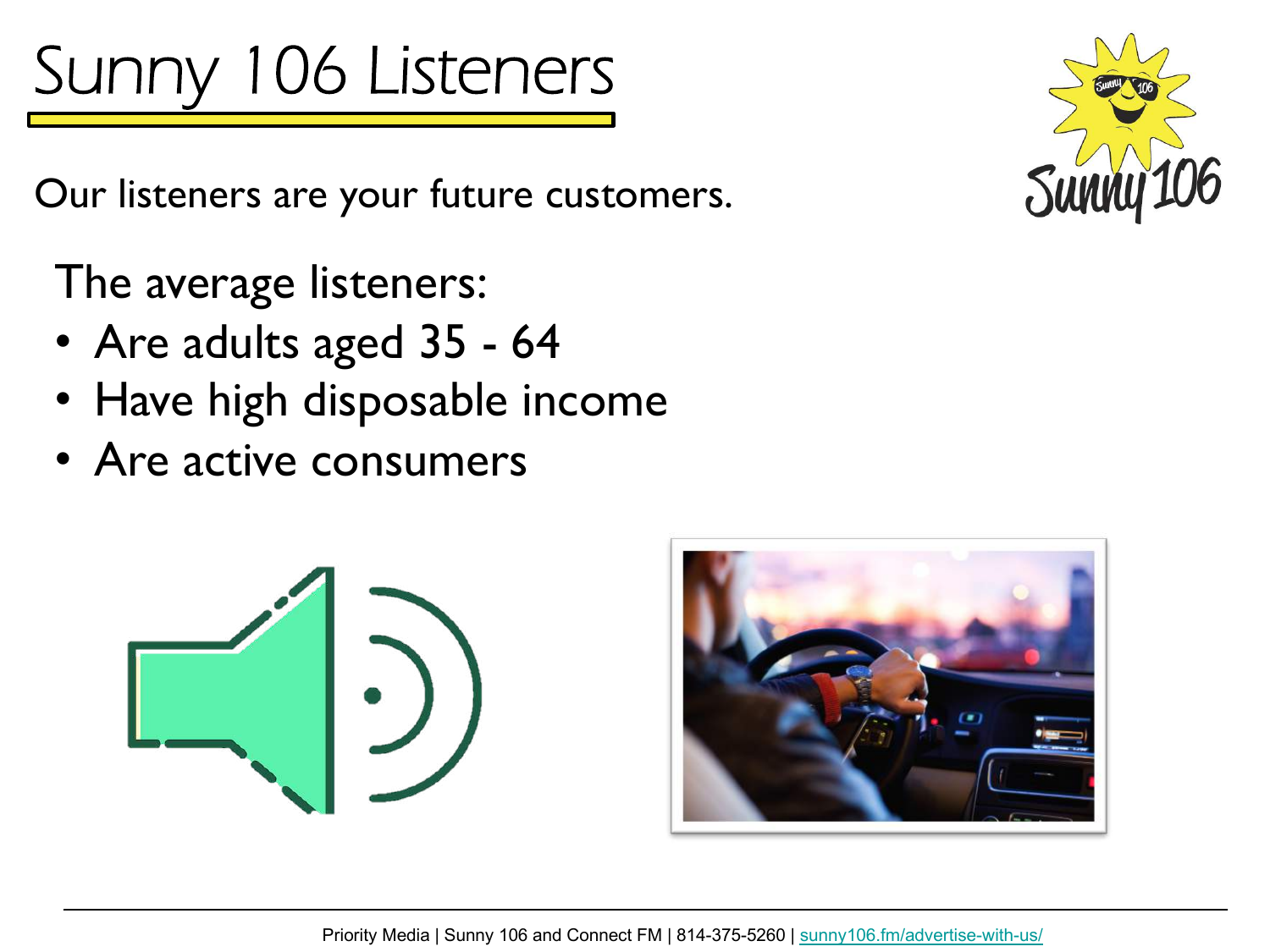

Top of Mind Everywhere All The Time

#### ON THE AIR

Sunny 106.5 FM 98.7 FM & 107.9 FM

#### ON THE WEB

Sunny106.fm with Streaming Facebook Page Loyal Listener Emails

ON THE GO

NEW! Sunny 106 App

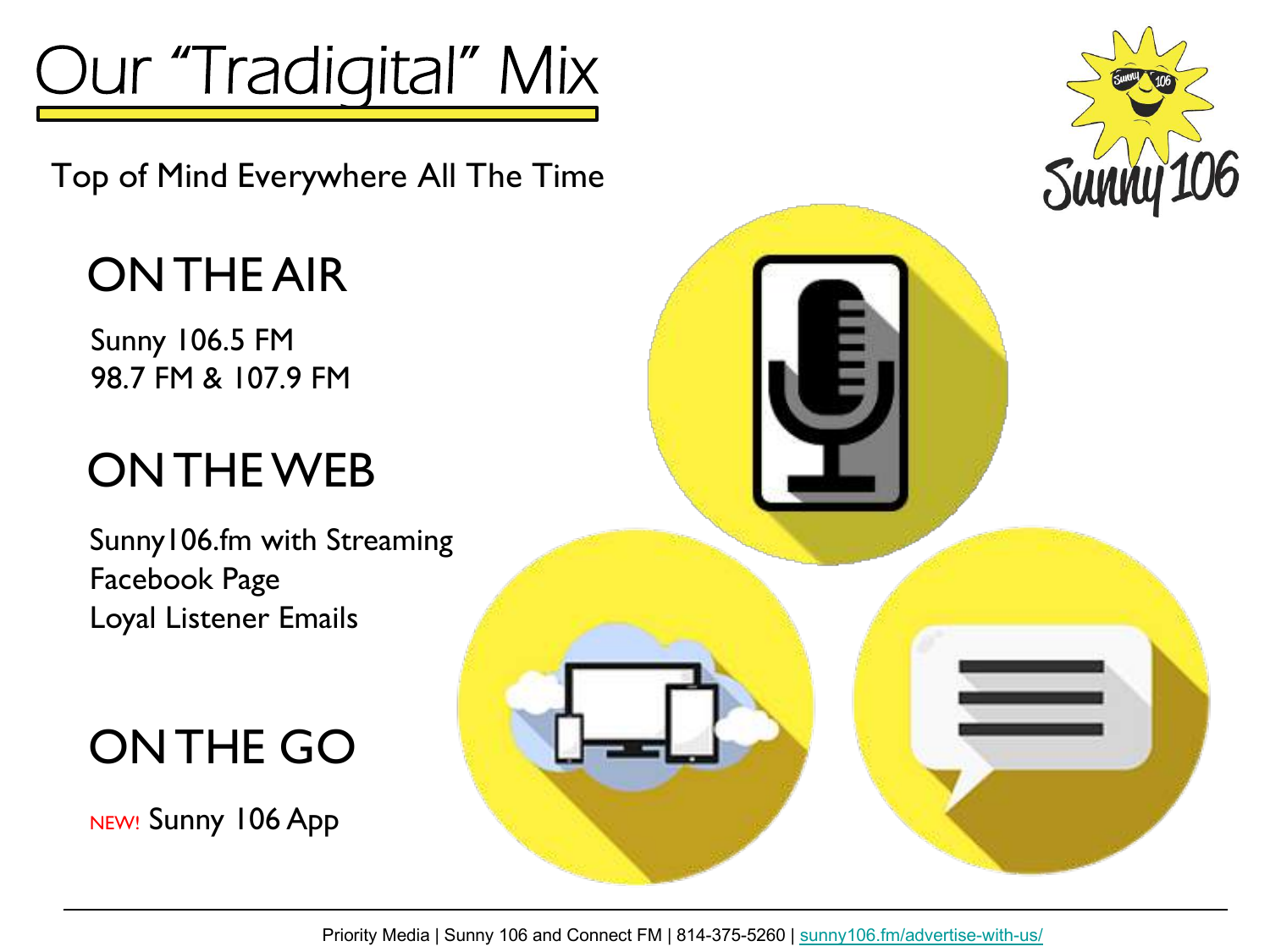**Get up and moving with a smile!** 

Station Programming

Sunny 106 is the station our community depends on for music, information, and fun!

Marissa Rigatti's bright, energetic personality starts the day with today's hits and yesterday's favorites, blended with local information and special features to wake you up and make you feel good.

Brittany Madera provides the most comprehensive local news in the tri-county area on air and online.





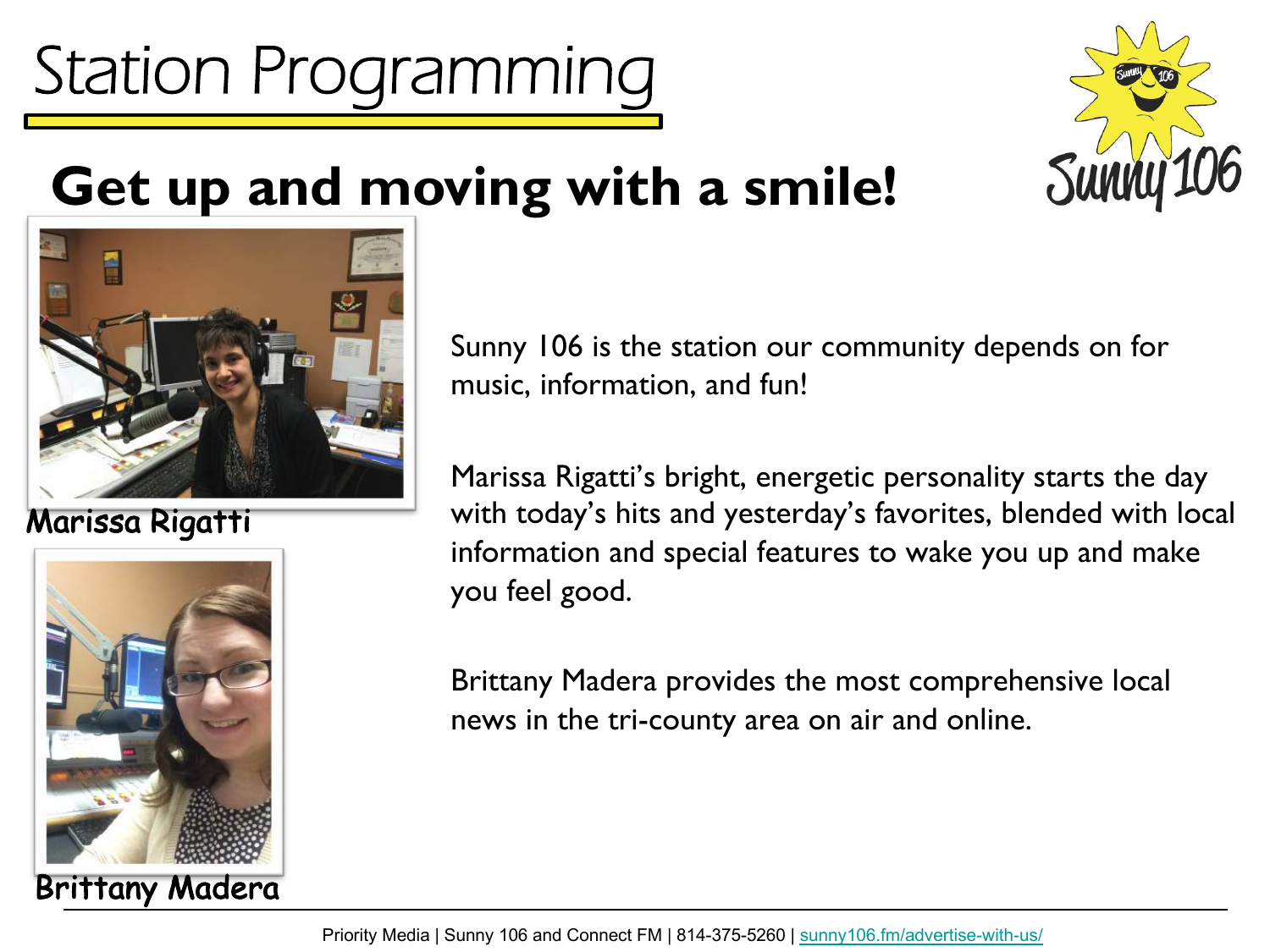#### Sample Artists We Play

- § Maroon 5
- § Katy Perry
- § Taylor Swift
- Ed Sheeran
- Michael Jackson
- § Kelly Clarkson
- § Pink
- § Adele
- § Jonas Brothers
- Prince
- Bruno Mars
- Justin Timberlake
- Bon Jovi



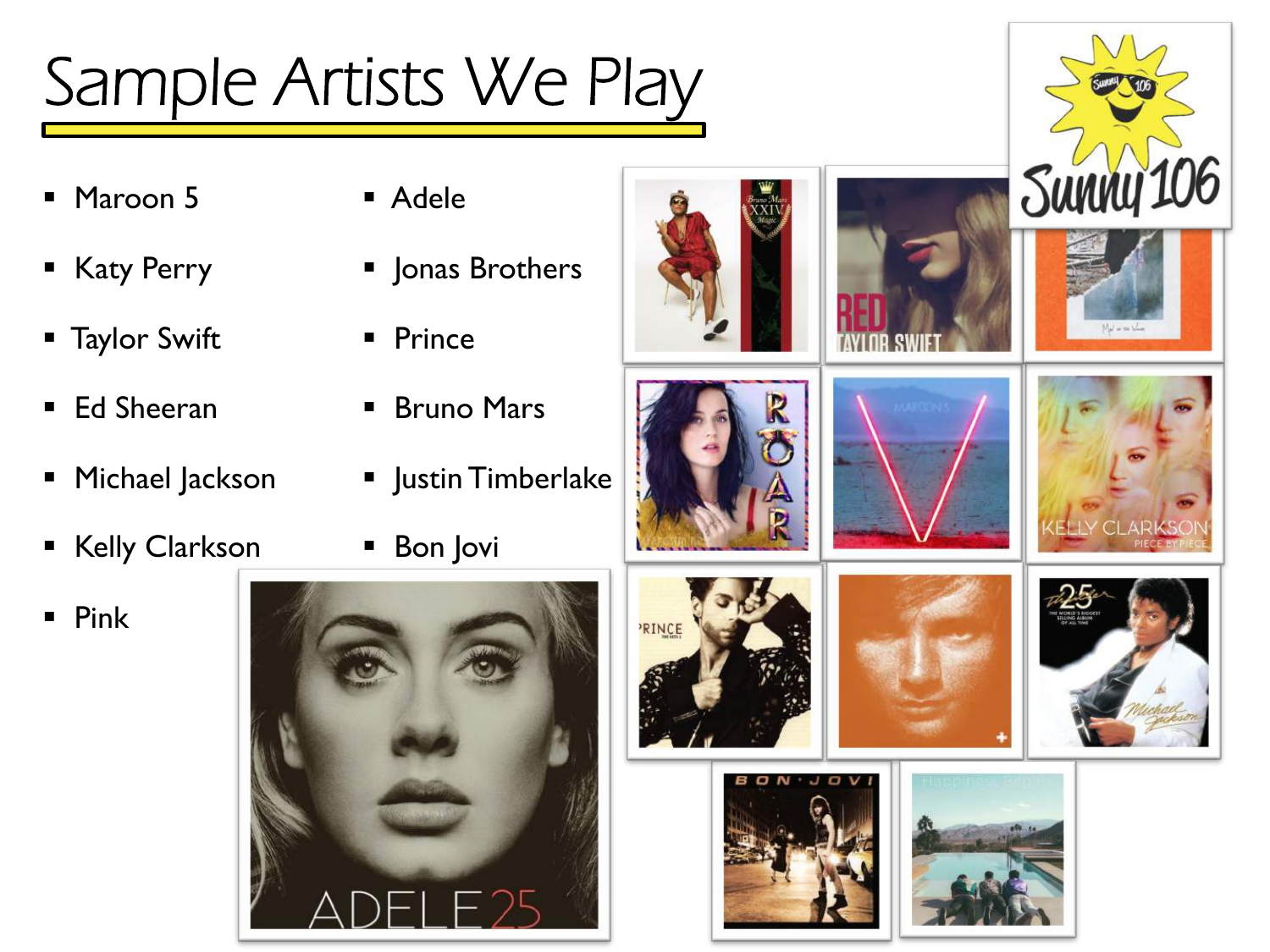## Website: [Sunny106.fm](http://sunny106.fm/)





- Interactive Contests and Advertiser **Promotions**
- New Content Daily



[Streaming 24/7](https://streamdb9web.securenetsystems.net/v5/SUNNY106)

• Engaging Featured Ads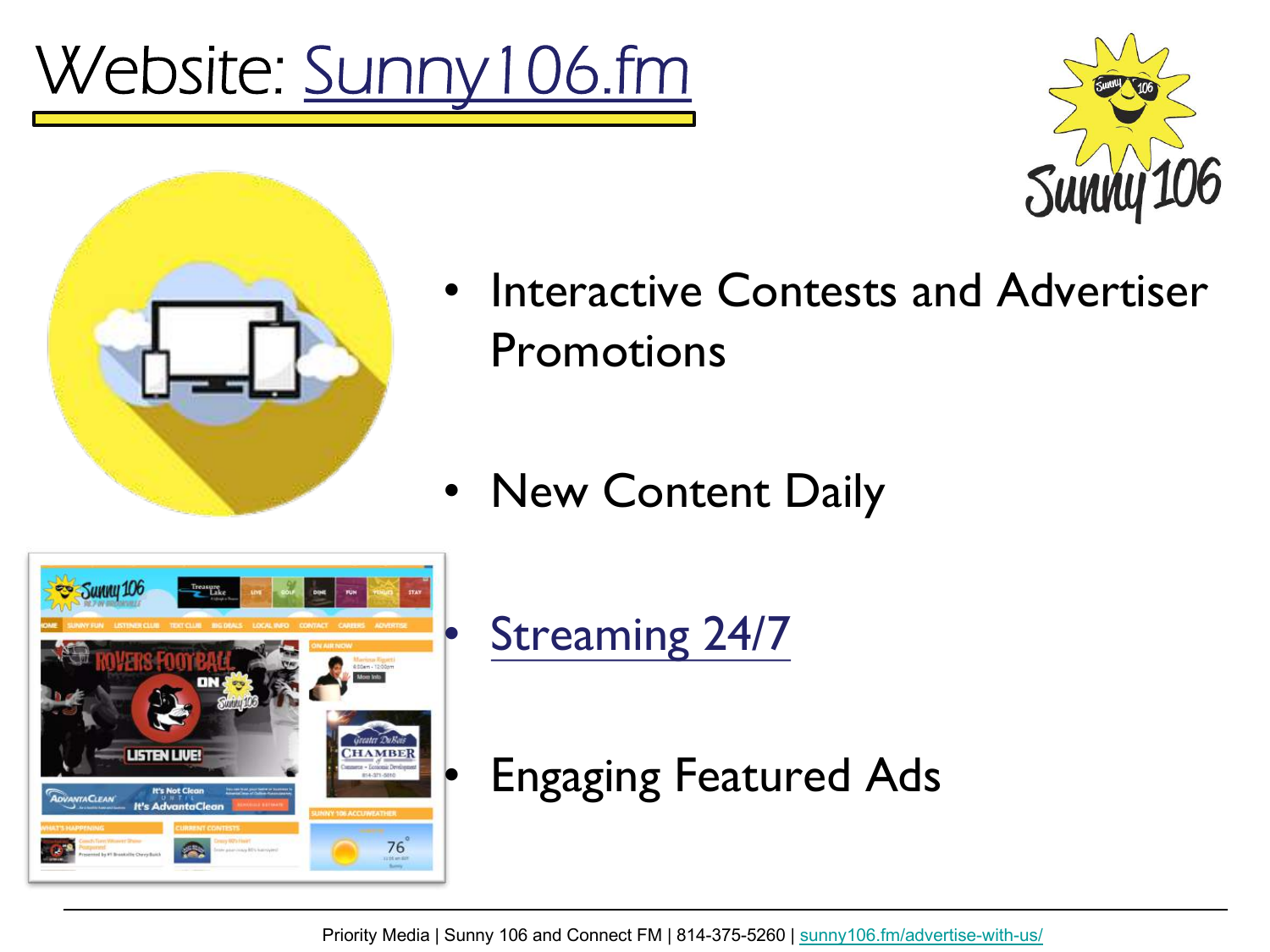





The Loyal Listener Club is our email database.

Listeners sign up to receive emails about upcoming promotions and events.

Your promotions can be sent out to this constantly growing list.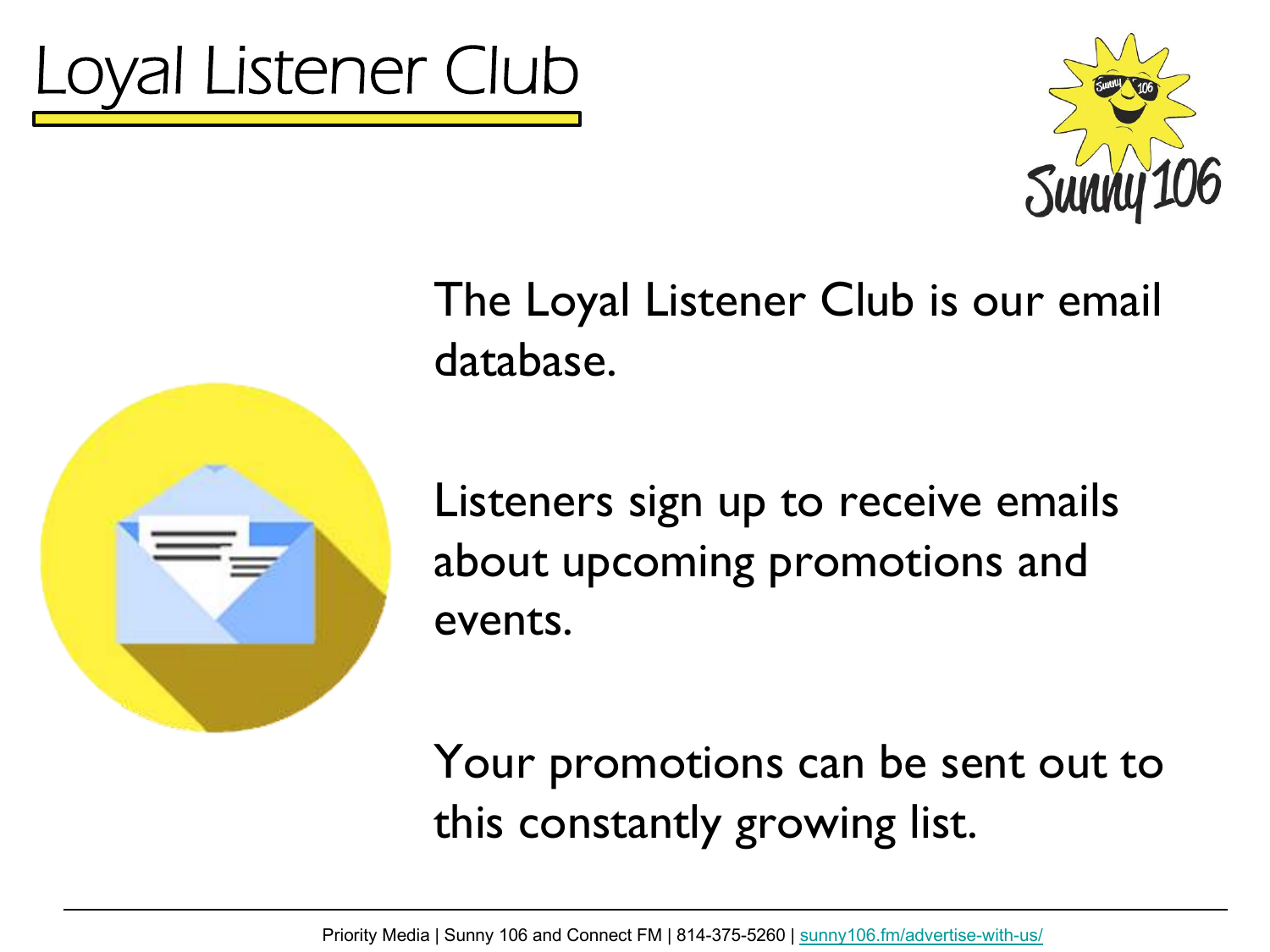#### Community Outreach





# MAKE (A'WISH.





Kids in Business

People call Sunny 106 "The Local Station" for its deep roots in the community, helping local non-profits to raise funds and further their missions.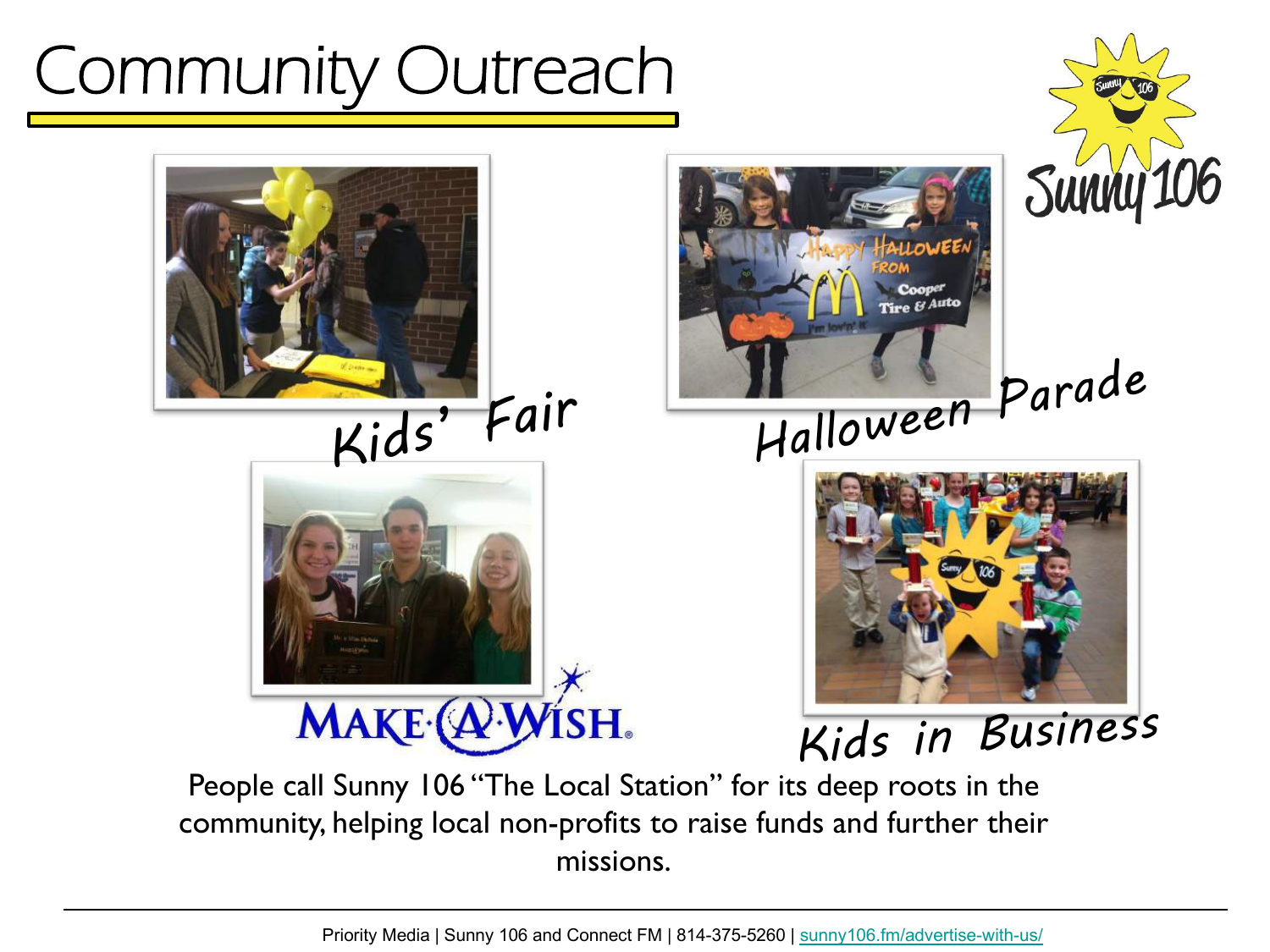

Priority Media | Sunny 106 and Connect FM | 814-375-5260 | [sunny106.fm/advertise-with-us/](https://www.sunny106.fm/advertise-with-us/)